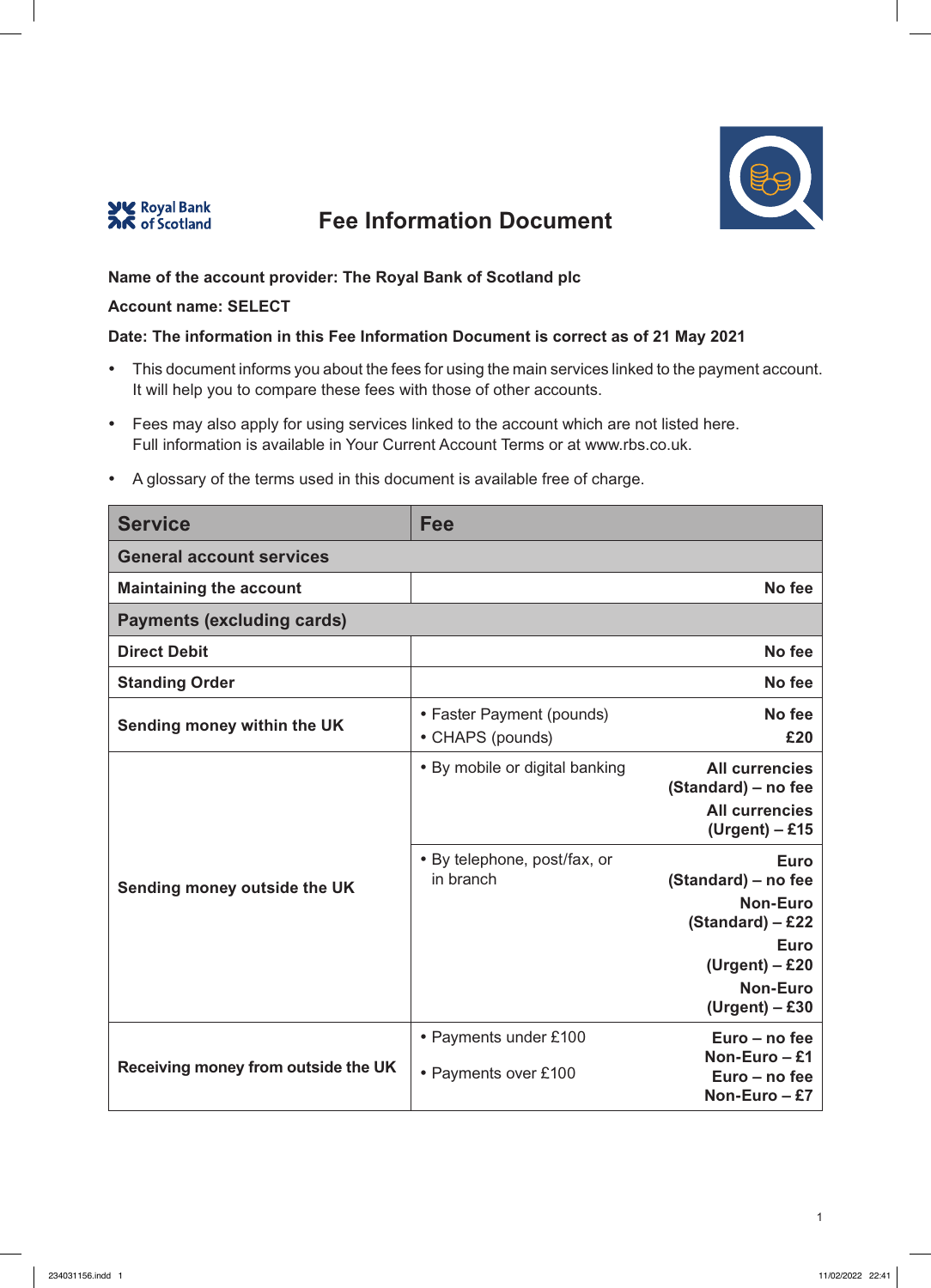| <b>Cards and cash</b>                                                                                                         |                                                                                                                                                                    |                         |
|-------------------------------------------------------------------------------------------------------------------------------|--------------------------------------------------------------------------------------------------------------------------------------------------------------------|-------------------------|
| Cash withdrawal in pounds in the UK                                                                                           |                                                                                                                                                                    | No fee                  |
| Cash withdrawals in foreign currency<br>outside the UK                                                                        | • Non-Sterling Transaction Fee                                                                                                                                     | 2.75% of<br>withdrawal  |
| Debit card payment in pounds                                                                                                  |                                                                                                                                                                    | No fee                  |
| Debit card payment in a foreign<br>currency                                                                                   | • Non-Sterling Transaction Fee                                                                                                                                     | 2.75% of<br>transaction |
| <b>Overdrafts and related services</b>                                                                                        |                                                                                                                                                                    |                         |
| <b>Arranged overdraft</b>                                                                                                     | • Arranged Overdraft Interest                                                                                                                                      | 39.49% EAR              |
|                                                                                                                               | • Unarranged Overdraft Interest                                                                                                                                    | 39.49% EAR*             |
| <b>Unarranged overdraft</b>                                                                                                   | (Maximum charge of £17.25 per<br>charging period).                                                                                                                 |                         |
|                                                                                                                               | • Unpaid Transaction Fee                                                                                                                                           | £2.15 $*$               |
| Refusing a payment due to lack of<br>funds                                                                                    | Charged if you instruct a payment<br>that would create an unarranged<br>overdraft and we decide not to<br>make the payment (1 fee per<br>charging period (£2.15)). |                         |
| Allowing a payment despite lack of<br>funds                                                                                   |                                                                                                                                                                    | No fee                  |
| *We won't charge you more than £19.40 in a monthly charging period for an unarranged overdraft<br>or any unpaid transactions. |                                                                                                                                                                    |                         |
| <b>Other services</b>                                                                                                         |                                                                                                                                                                    |                         |
| <b>Cancelling a cheque</b>                                                                                                    |                                                                                                                                                                    | No fee                  |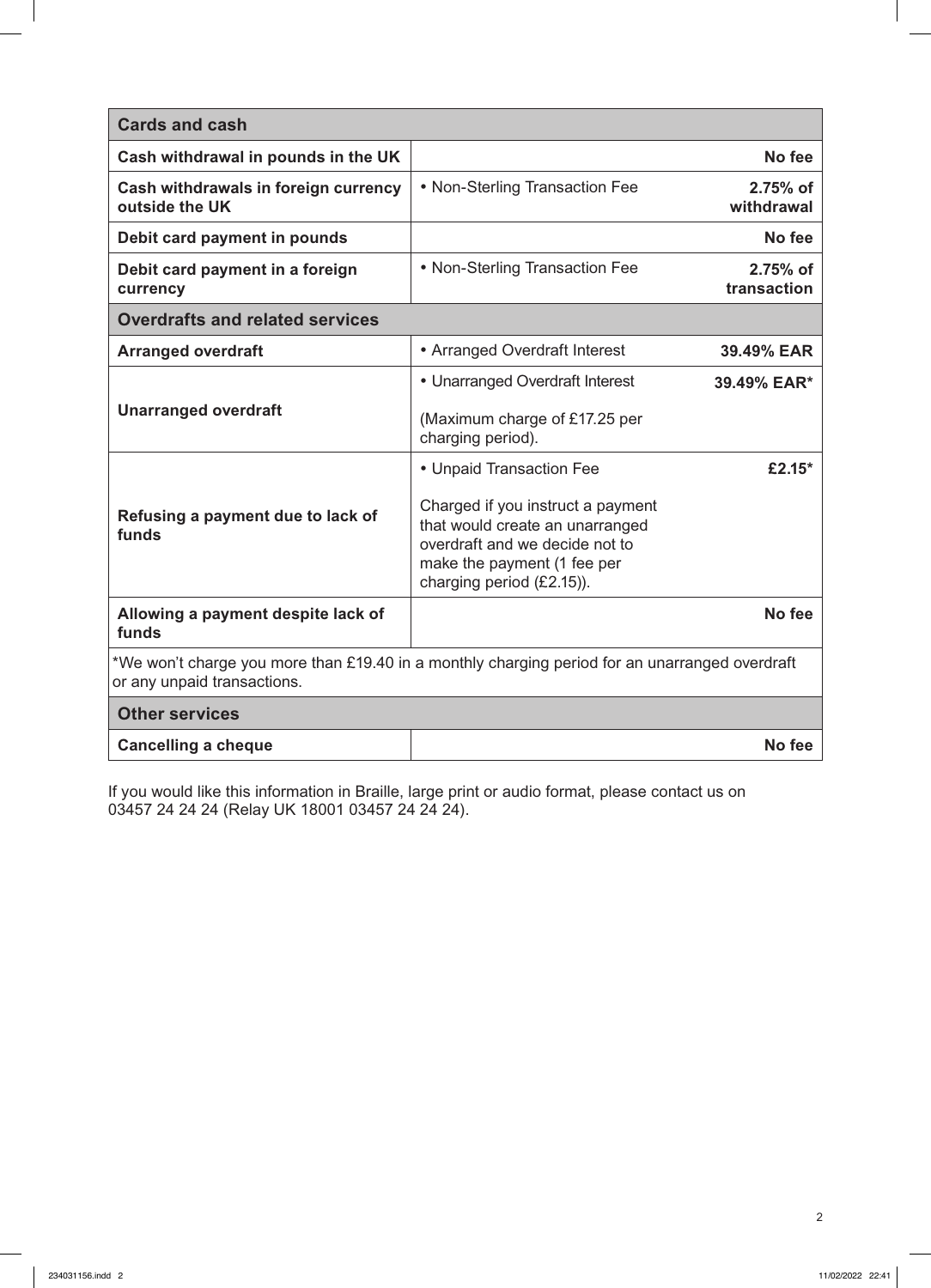



## **Name of the account provider: The Royal Bank of Scotland plc**

### **Account name: REVOLVE**

## **Date: The information in this Fee Information Document is correct as of 9th January 2022**

- This document informs you about the fees for using the main services linked to the payment account. It will help you to compare these fees with those of other accounts.
- Fees may also apply for using services linked to the account which are not listed here. Full information is available in Your Current Account Terms or at www.rbs.co.uk.

| <b>Service</b>                      | Fee                                           |                                                                                                                                                |
|-------------------------------------|-----------------------------------------------|------------------------------------------------------------------------------------------------------------------------------------------------|
| <b>General account services</b>     |                                               |                                                                                                                                                |
| <b>Maintaining the account</b>      |                                               | No fee                                                                                                                                         |
| <b>Payments (excluding cards)</b>   |                                               |                                                                                                                                                |
| <b>Direct Debit</b>                 |                                               | <b>No Fee</b>                                                                                                                                  |
| <b>Standing Order</b>               |                                               | <b>No Fee</b>                                                                                                                                  |
| Sending money within the UK         | • Faster Payment (pounds)<br>• CHAPS (pounds) | No fee<br>£20                                                                                                                                  |
|                                     | • By mobile or digital banking                | <b>All currencies</b><br>(Standard) – no fee<br><b>All currencies</b><br>$(Urgent) - £15$                                                      |
| Sending money outside the UK        | • By telephone, post/fax, or<br>in branch     | <b>Euro</b><br>(Standard) – no fee<br><b>Non-Euro</b><br>$(Standard) - £22$<br>Euro<br>$(Urgent) - £20$<br><b>Non-Euro</b><br>$(Urgent) - £30$ |
| Receiving money from outside the UK | • Payments under £100<br>• Payments over £100 | Euro – no fee<br>Non-Euro $-$ £1<br>Euro - no fee<br>Non-Euro - £7                                                                             |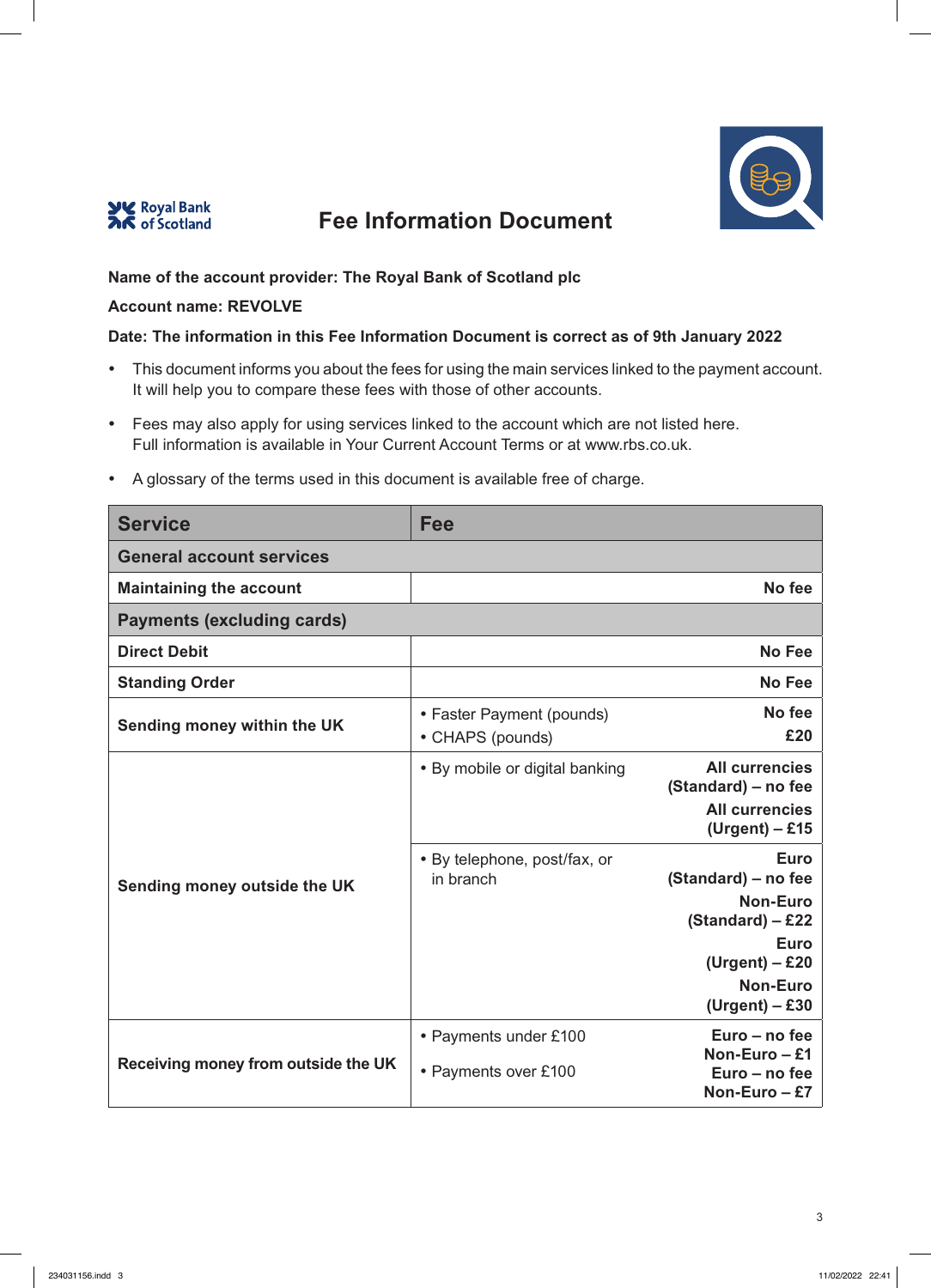| <b>Cards and cash</b>                                  |                                 |                                 |
|--------------------------------------------------------|---------------------------------|---------------------------------|
| Cash withdrawal in pounds in the UK                    |                                 | No fee                          |
| Cash withdrawals in foreign currency<br>outside the UK | • Non-Sterling Transaction Fee  | $2.75%$ of<br>withdrawal        |
| Debit card payment in pounds                           |                                 | No fee                          |
| Debit card payment in a foreign<br>currency            | • Non-Sterling Transaction Fee  | 2.75% of<br>transaction         |
| <b>Overdrafts and related services</b>                 |                                 |                                 |
| <b>Arranged overdraft</b>                              | • Arranged Overdraft Interest   | <b>Service not</b><br>available |
| <b>Unarranged overdraft</b>                            | • Unarranged Overdraft Interest | $0\%$                           |
| Refusing a payment due to lack of<br>funds             | • Unpaid Transaction Fee        | No fee                          |
| Allowing a payment despite lack of<br>funds            |                                 | No fee                          |
| <b>Other services</b>                                  |                                 |                                 |
| <b>Cancelling a cheque</b>                             |                                 | <b>Service not</b><br>available |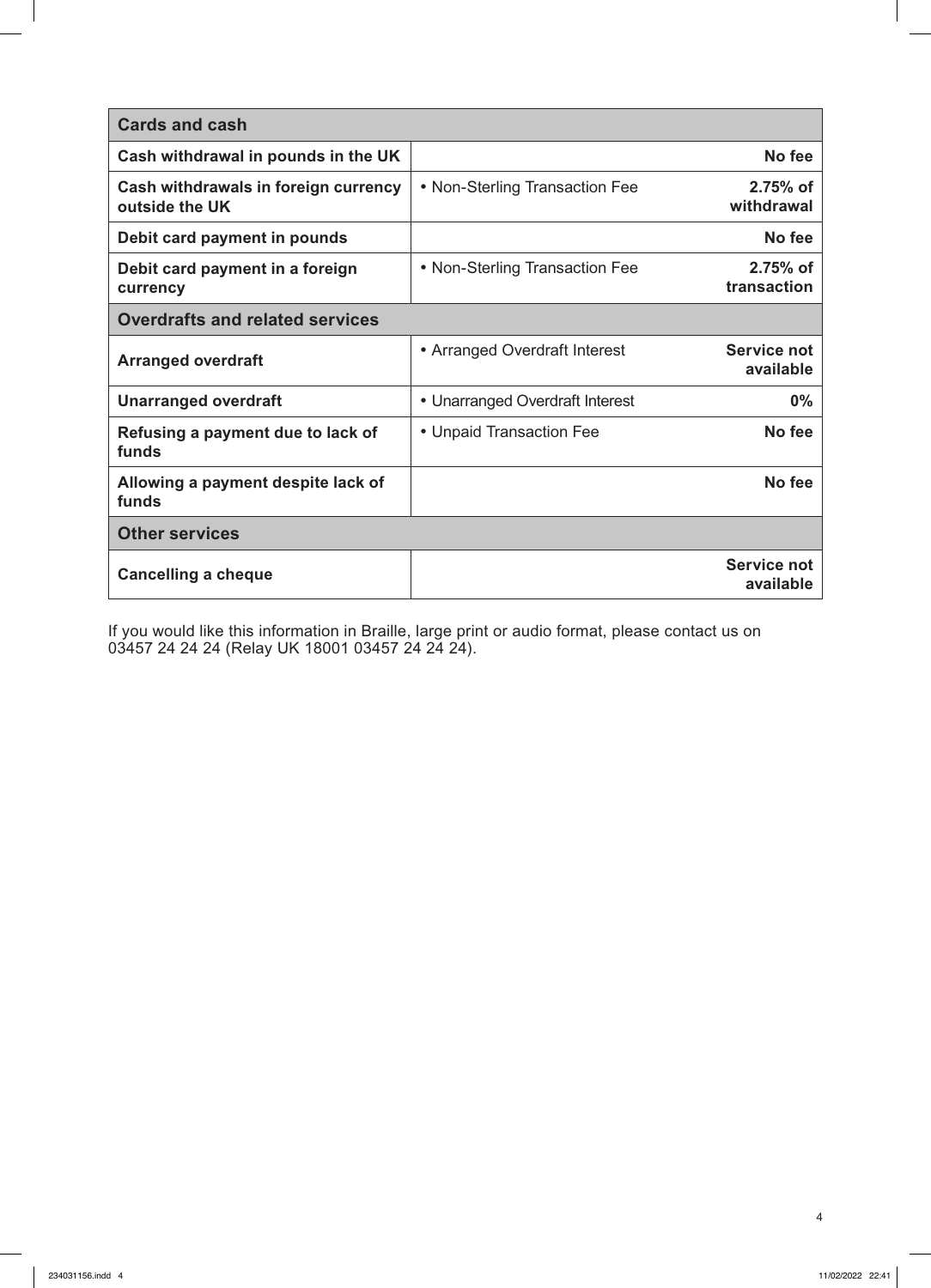



## **Name of the account provider: The Royal Bank of Scotland plc**

#### **Account name: STUDENT**

#### **Date: The information in this Fee Information Document is correct as of 3 September 2021**

- This document informs you about the fees for using the main services linked to the payment account. It will help you to compare these fees with those of other accounts.
- Fees may also apply for using services linked to the account which are not listed here. Full information is available in Your Current Account Terms or at www.rbs.co.uk
- A glossary of the terms used in this document is available free of charge.

| <b>Service</b>                    | Fee                                           |                                                                                                                                                       |
|-----------------------------------|-----------------------------------------------|-------------------------------------------------------------------------------------------------------------------------------------------------------|
| <b>General account services</b>   |                                               |                                                                                                                                                       |
|                                   | • Monthly account fee:                        | £10 for International Students<br>who opened their account<br>between 5 August 2018 and<br>20 June 2021                                               |
| <b>Maintaining the account</b>    | • Total annual fee:                           | £120 for International Students<br>who opened their account<br>between 5 August 2018 and<br><b>20 June 2021</b>                                       |
| <b>Payments (excluding cards)</b> |                                               |                                                                                                                                                       |
| <b>Direct Debit</b>               |                                               | No fee                                                                                                                                                |
| <b>Standing Order</b>             |                                               | No fee                                                                                                                                                |
| Sending money within the UK       | • Faster Payment (pounds)<br>• CHAPS (pounds) | No fee<br>£20                                                                                                                                         |
|                                   | • By mobile or digital banking                | <b>All currencies</b><br>(Standard) - no fee<br><b>All currencies</b><br>$(Urgent) - £15$                                                             |
| Sending money outside the UK      | • By telephone, post/fax,<br>or in branch     | <b>Euro</b><br>(Standard) - no fee<br><b>Non-Euro</b><br>$(Standard) - £22$<br><b>Euro</b><br>$(Urgent) - £20$<br><b>Non-Euro</b><br>$(Urgent) - £30$ |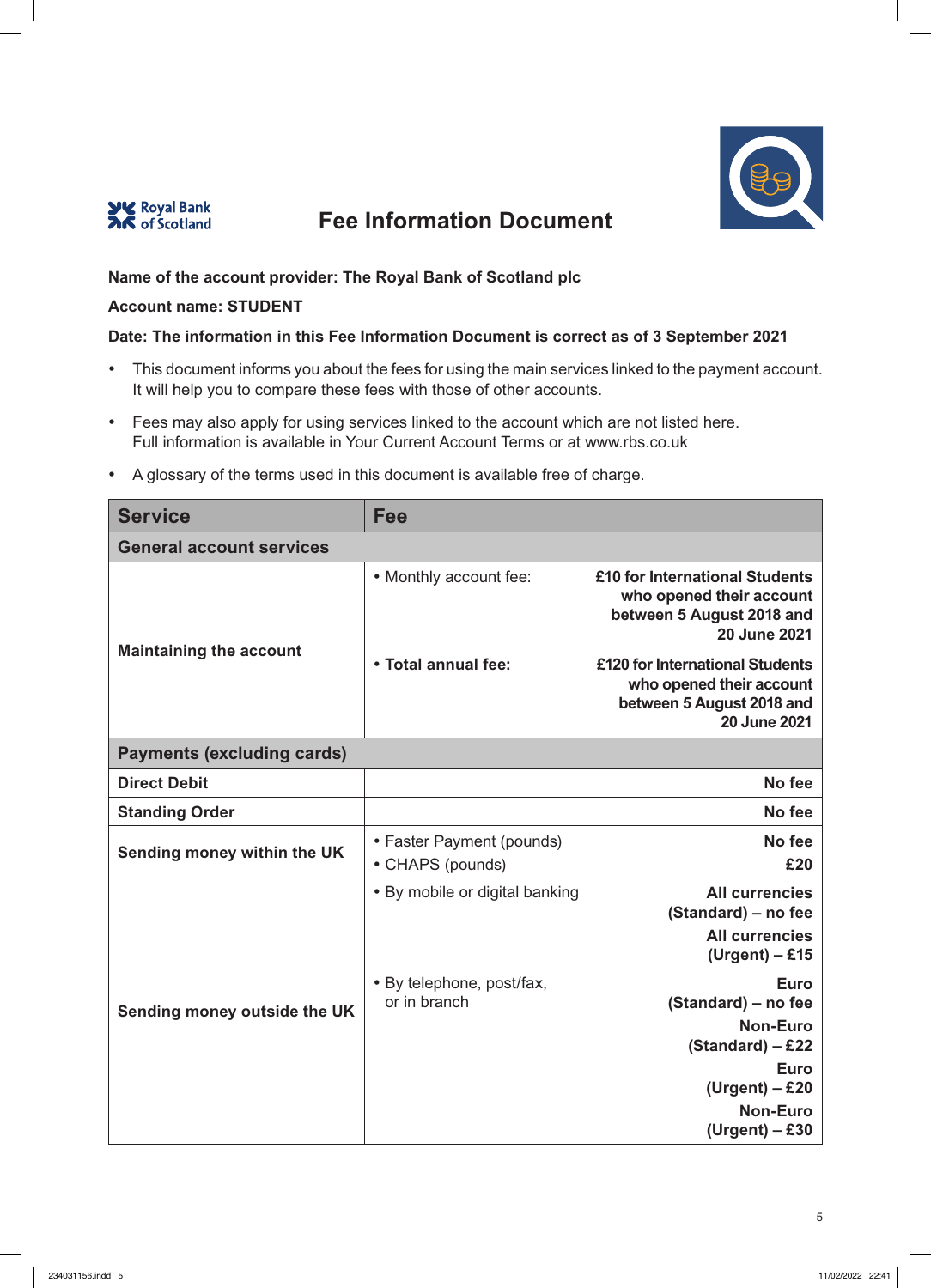| <b>Receiving money from outside</b><br>the UK                                                                                | • Payments under £100                                                                                                                                                                          | Euro – no fee<br>Non-Euro $-$ £1 |
|------------------------------------------------------------------------------------------------------------------------------|------------------------------------------------------------------------------------------------------------------------------------------------------------------------------------------------|----------------------------------|
|                                                                                                                              | • Payments over £100                                                                                                                                                                           | Euro - no fee<br>Non-Euro $-E$ 7 |
| <b>Cards and cash</b>                                                                                                        |                                                                                                                                                                                                |                                  |
| Cash withdrawal in pounds in<br>the UK                                                                                       |                                                                                                                                                                                                | No fee                           |
| Cash withdrawals in foreign<br>currency outside the UK                                                                       | • Non-Sterling Transaction Fee                                                                                                                                                                 | 2.75% of withdrawal              |
| Debit card payment in pounds                                                                                                 |                                                                                                                                                                                                | No fee                           |
| Debit card payment in a foreign<br>currency                                                                                  | • Non-Sterling Transaction Fee                                                                                                                                                                 | 2.75% of transaction             |
| <b>Overdrafts and related services</b>                                                                                       |                                                                                                                                                                                                |                                  |
| <b>Arranged overdraft</b>                                                                                                    | • Arranged Overdraft Interest                                                                                                                                                                  | 0%                               |
| <b>Unarranged overdraft</b>                                                                                                  | • Unarranged Overdraft Interest                                                                                                                                                                | $0\%$                            |
| Refusing a payment due to lack<br>of funds                                                                                   | • Unpaid Transaction Fee<br>Charged if you instruct a payment<br>that would create an unarranged<br>overdraft and we decide not to<br>make the payment (1 fee per<br>charging period (£2.15)). | £2.15*                           |
| Allowing a payment despite lack<br>of funds                                                                                  |                                                                                                                                                                                                | No fee                           |
| *We won't charge you more than £2.15 in a monthly charging period for an unarranged overdraft or<br>any unpaid transactions. |                                                                                                                                                                                                |                                  |
| <b>Other services</b>                                                                                                        |                                                                                                                                                                                                |                                  |
| <b>Cancelling a cheque</b>                                                                                                   |                                                                                                                                                                                                | No fee                           |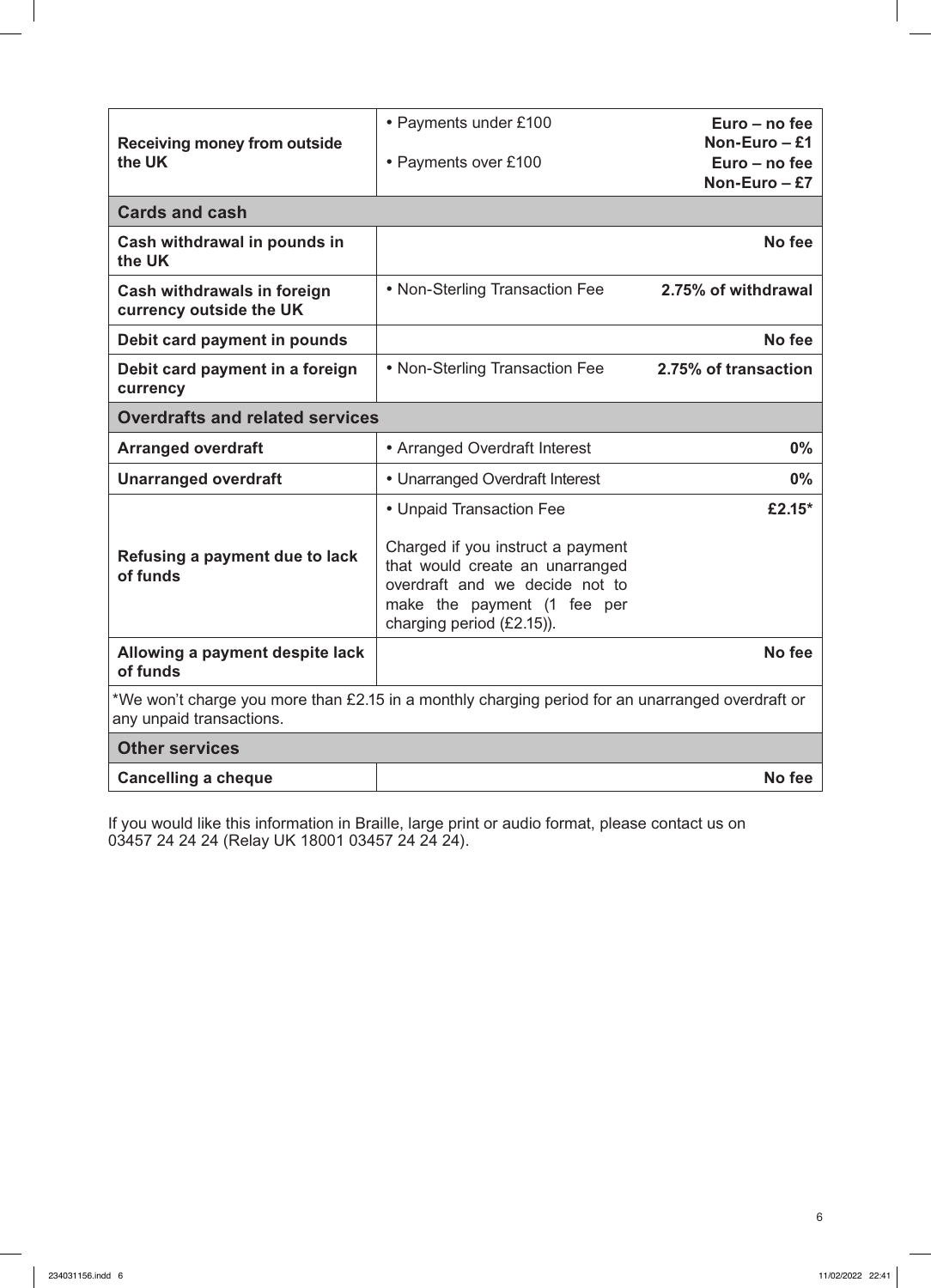



## **Name of the account provider: The Royal Bank of Scotland plc**

### **Account name: Graduate**

### **Date: The information in this Fee Information Document is correct as of 21 May 2021**

- This document informs you about the fees for using the main services linked to the payment account. It will help you to compare these fees with those of other accounts.
- Fees may also apply for using services linked to the account which are not listed here. Full information is available in Your Current Account Terms or at www.rbs.co.uk.

| <b>Service</b>                      | Fee                                           |                                                                                                                                                       |
|-------------------------------------|-----------------------------------------------|-------------------------------------------------------------------------------------------------------------------------------------------------------|
| <b>General account services</b>     |                                               |                                                                                                                                                       |
| <b>Maintaining the account</b>      |                                               | No fee                                                                                                                                                |
| <b>Payments (excluding cards)</b>   |                                               |                                                                                                                                                       |
| <b>Direct Debit</b>                 |                                               | No fee                                                                                                                                                |
| <b>Standing Order</b>               |                                               | No fee                                                                                                                                                |
| Sending money within the UK         | • Faster Payment (pounds)<br>• CHAPS (pounds) | No fee<br>£20                                                                                                                                         |
|                                     | • By mobile or digital banking                | <b>All currencies</b><br>(Standard) – no fee<br><b>All currencies</b><br>$(Urgent) - £15$                                                             |
| Sending money outside the UK        | • By telephone, post/fax, or<br>in branch     | <b>Euro</b><br>(Standard) – no fee<br><b>Non-Euro</b><br>$(Standard) - £22$<br><b>Euro</b><br>$(Urgent) - £20$<br><b>Non-Euro</b><br>$(Urgent) - £30$ |
| Receiving money from outside the UK | • Payments under £100<br>• Payments over £100 | Euro – no fee<br>Non-Euro - £1<br>Euro - no fee<br>Non-Euro - £7                                                                                      |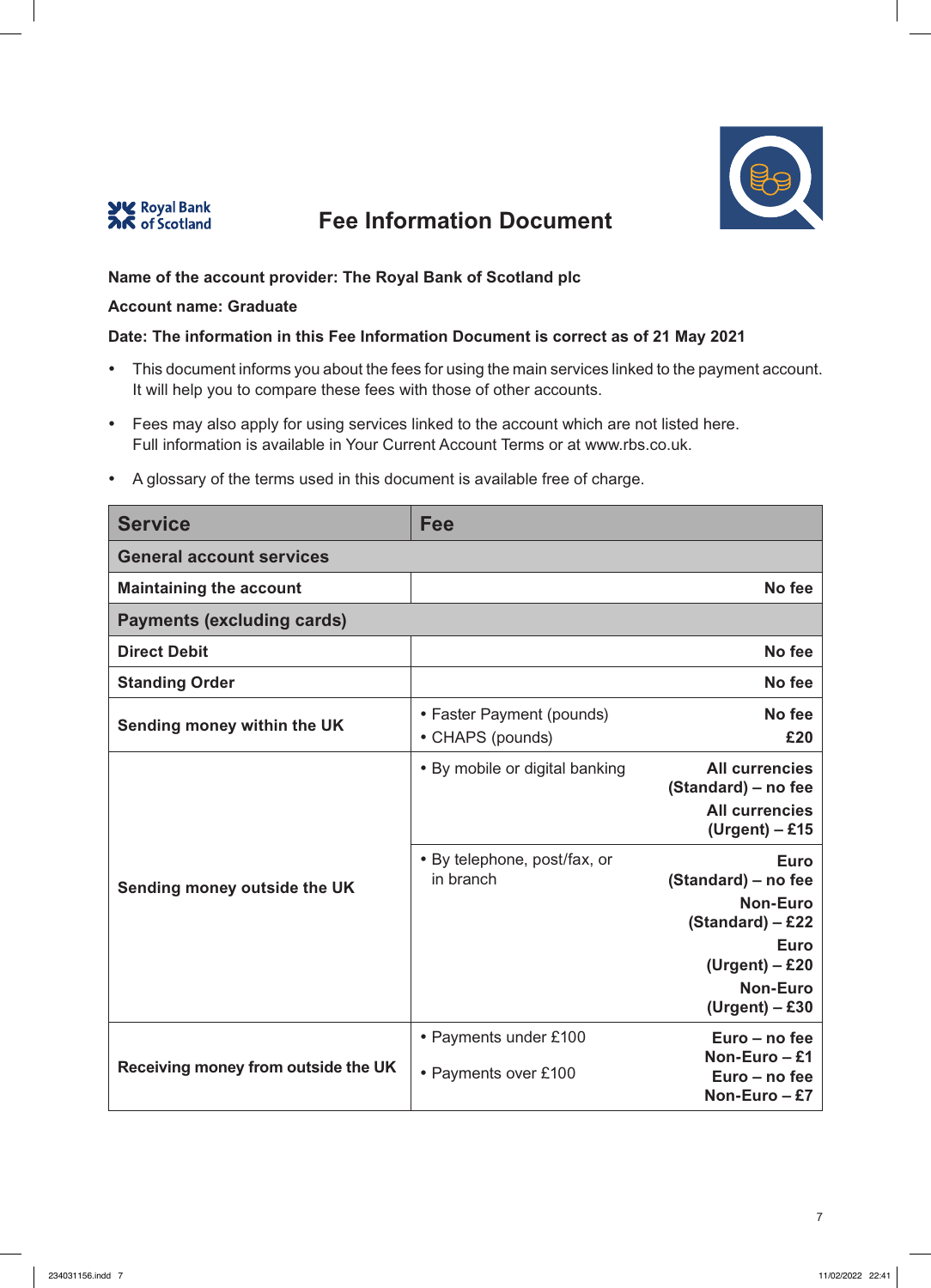| <b>Cards and cash</b>                                                                                                        |                                                                                                                                                                                                |                         |
|------------------------------------------------------------------------------------------------------------------------------|------------------------------------------------------------------------------------------------------------------------------------------------------------------------------------------------|-------------------------|
| Cash withdrawal in pounds in the UK                                                                                          |                                                                                                                                                                                                | No fee                  |
| Cash withdrawals in foreign currency<br>outside the UK                                                                       | • Non-Sterling Transaction Fee                                                                                                                                                                 | 2.75% of<br>withdrawal  |
| Debit card payment in pounds                                                                                                 |                                                                                                                                                                                                | No fee                  |
| Debit card payment in a foreign<br>currency                                                                                  | • Non-Sterling Transaction Fee                                                                                                                                                                 | 2.75% of<br>transaction |
| <b>Overdrafts and related services</b>                                                                                       |                                                                                                                                                                                                |                         |
|                                                                                                                              | • Arranged Overdraft Interest                                                                                                                                                                  | 39.49% EAR              |
| <b>Arranged overdraft</b>                                                                                                    | Arranged Overdraft Interest will<br>only be charged if you use your<br>arranged overdraft by more than<br>your interest free buffer (Year 1<br>£2000, Year 2 £1000).                           |                         |
| <b>Unarranged overdraft</b>                                                                                                  | • Unarranged Overdraft Interest                                                                                                                                                                | <b>0% EAR</b>           |
| Refusing a payment due to lack of<br>funds                                                                                   | • Unpaid Transaction Fee<br>Charged if you instruct a payment<br>that would create an unarranged<br>overdraft and we decide not to<br>make the payment (1 fee per<br>charging period (£2.15)). | £2.15*                  |
| Allowing a payment despite lack of<br>funds                                                                                  |                                                                                                                                                                                                | No fee                  |
| *We won't charge you more than £2.15 in a monthly charging period for an unarranged overdraft or<br>any unpaid transactions. |                                                                                                                                                                                                |                         |
| <b>Other services</b>                                                                                                        |                                                                                                                                                                                                |                         |
| <b>Cancelling a cheque</b>                                                                                                   |                                                                                                                                                                                                | No fee                  |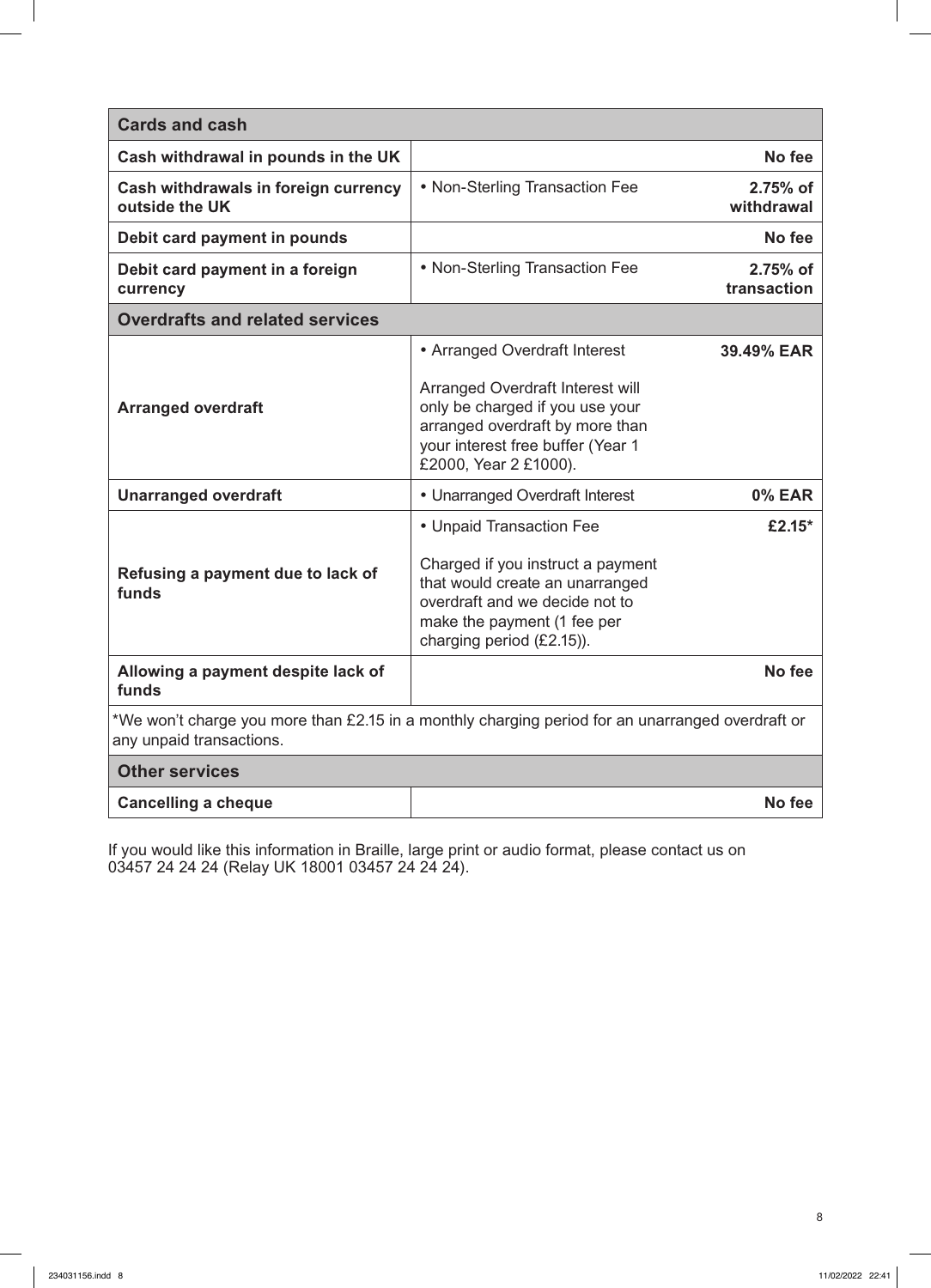



## **Name of the account provider: The Royal Bank of Scotland plc**

### **Account name: FOUNDATION**

## **Date: The information in this Fee Information Document is correct as of 27 March 2020**

- This document informs you about the fees for using the main services linked to the payment account. It will help you to compare these fees with those of other accounts.
- Fees may also apply for using services linked to the account which are not listed here. Full information is available in Your Current Account Terms or at www.rbs.co.uk.

| <b>Service</b>                                | <b>Fee</b>                                    |                                                                                                                                   |
|-----------------------------------------------|-----------------------------------------------|-----------------------------------------------------------------------------------------------------------------------------------|
| <b>General account services</b>               |                                               |                                                                                                                                   |
| <b>Maintaining the account</b>                |                                               | No fee                                                                                                                            |
| <b>Payments (excluding cards)</b>             |                                               |                                                                                                                                   |
| <b>Direct Debit</b>                           |                                               | No fee                                                                                                                            |
| <b>Standing Order</b>                         |                                               | No fee                                                                                                                            |
| Sending money within the UK                   | • Faster Payment (pounds)<br>• CHAPS (pounds) | No fee<br>£20                                                                                                                     |
|                                               | • By mobile or digital banking                | <b>All currencies</b><br>(Standard) – no fee<br><b>All currencies</b><br>$(Urgent) - £15$                                         |
| Sending money outside the UK                  | • By telephone, post/fax, or<br>in branch     | <b>Euro</b><br>(Standard) – no fee<br><b>Non-Euro</b><br>$(Standard) - £22$<br><b>Euro</b><br>$(Urgent) - £20$<br><b>Non-Euro</b> |
| <b>Receiving money from outside</b><br>the UK | • Payments under £100<br>• Payments over £100 | $(Urgent) - £30$<br>Euro - no fee<br>Non-Euro $-$ £1<br>Euro – no fee<br>Non-Euro $-E$ 7                                          |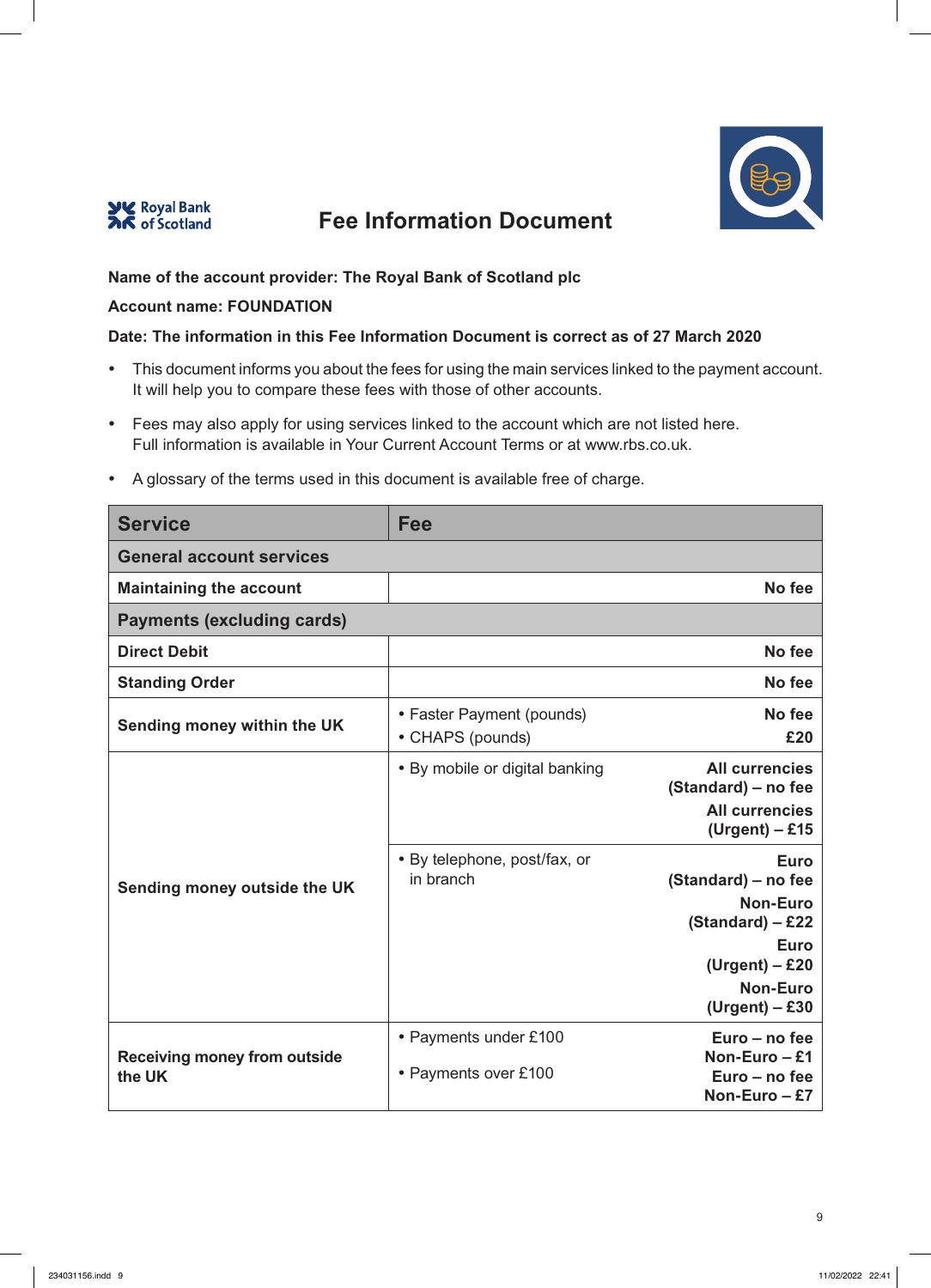| <b>Cards and cash</b>                                  |                                 |                           |
|--------------------------------------------------------|---------------------------------|---------------------------|
| Cash withdrawal in pounds in the UK                    |                                 | No fee                    |
| Cash withdrawals in foreign<br>currency outside the UK | • Non-Sterling Transaction Fee  | $2.75%$ of<br>withdrawal  |
| Debit card payment in pounds                           |                                 | No fee                    |
| Debit card payment in a foreign<br>currency            | • Non-Sterling Transaction Fee  | $2.75%$ of<br>transaction |
| <b>Overdrafts and related services</b>                 |                                 |                           |
| <b>Arranged overdraft</b>                              | • Arranged Overdraft Interest   | Service not<br>available  |
| <b>Unarranged overdraft</b>                            | • Unarranged Overdraft Interest | $0\%$                     |
| Refusing a payment due to lack of<br>funds             | • Unpaid Transaction Fee        | No fee                    |
| Allowing a payment despite lack of<br>funds            |                                 | No fee                    |
| <b>Other services</b>                                  |                                 |                           |
| <b>Cancelling a cheque</b>                             |                                 | Service not<br>available  |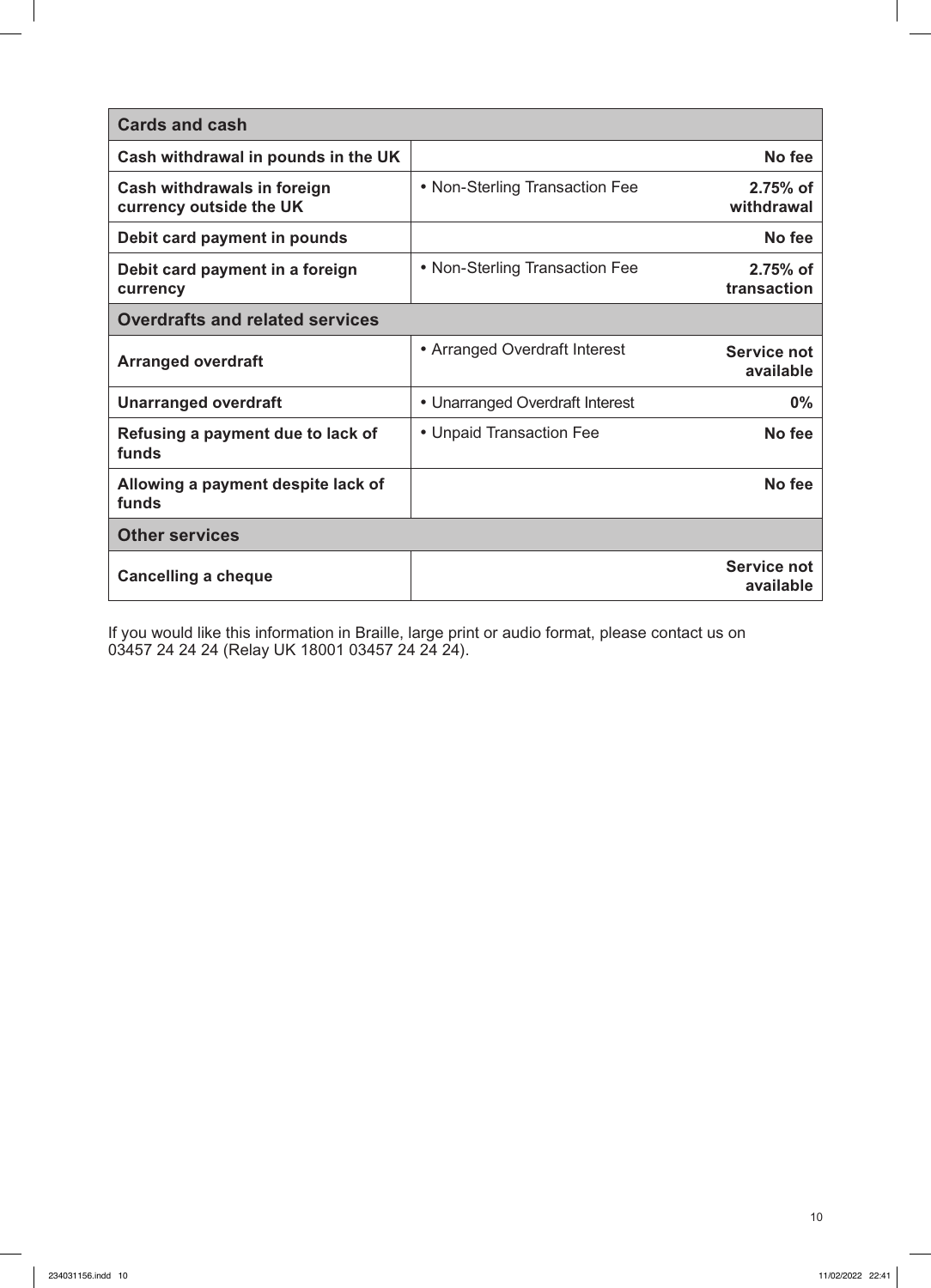



## **Name of the account provider: The Royal Bank of Scotland plc**

#### **Account name: REWARD**

### **Date: The information in this Fee Information Document is correct as of 21 May 2021**

- This document informs you about the fees for using the main services linked to the payment account. It will help you to compare these fees with those of other accounts.
- Fees may also apply for using services linked to the account which are not listed here. Full information is available in Your Current Account Terms or at www.rbs.co.uk.

| <b>Service</b>                      | Fee                                           |                                                                                                                                              |
|-------------------------------------|-----------------------------------------------|----------------------------------------------------------------------------------------------------------------------------------------------|
| <b>General account services</b>     |                                               |                                                                                                                                              |
| <b>Maintaining the account</b>      | • Monthly account fee<br>• Total annual fee   | £2<br>£24                                                                                                                                    |
| <b>Payments (excluding cards)</b>   |                                               |                                                                                                                                              |
| <b>Direct Debit</b>                 |                                               | No fee                                                                                                                                       |
| <b>Standing Order</b>               |                                               | No fee                                                                                                                                       |
| Sending money within the UK         | • Faster Payment (pounds)<br>• CHAPS (pounds) | No fee<br>£20                                                                                                                                |
|                                     | • By mobile or digital banking                | <b>All currencies</b><br>(Standard) – no fee<br><b>All currencies</b><br>$(Urgent) - £15$                                                    |
| Sending money outside the UK        | • By telephone, post/fax, or<br>in branch     | <b>Euro</b><br>(Standard) – no fee<br><b>Non-Euro</b><br>(Standard) - £22<br>Euro<br>$(Urgent) - £20$<br><b>Non-Euro</b><br>$(Urgent) - £30$ |
| Receiving money from outside the UK | • Payments under £100<br>• Payments over £100 | Euro - no fee<br>Non-Euro $-$ £1<br>Euro - no fee<br>Non-Euro - £7                                                                           |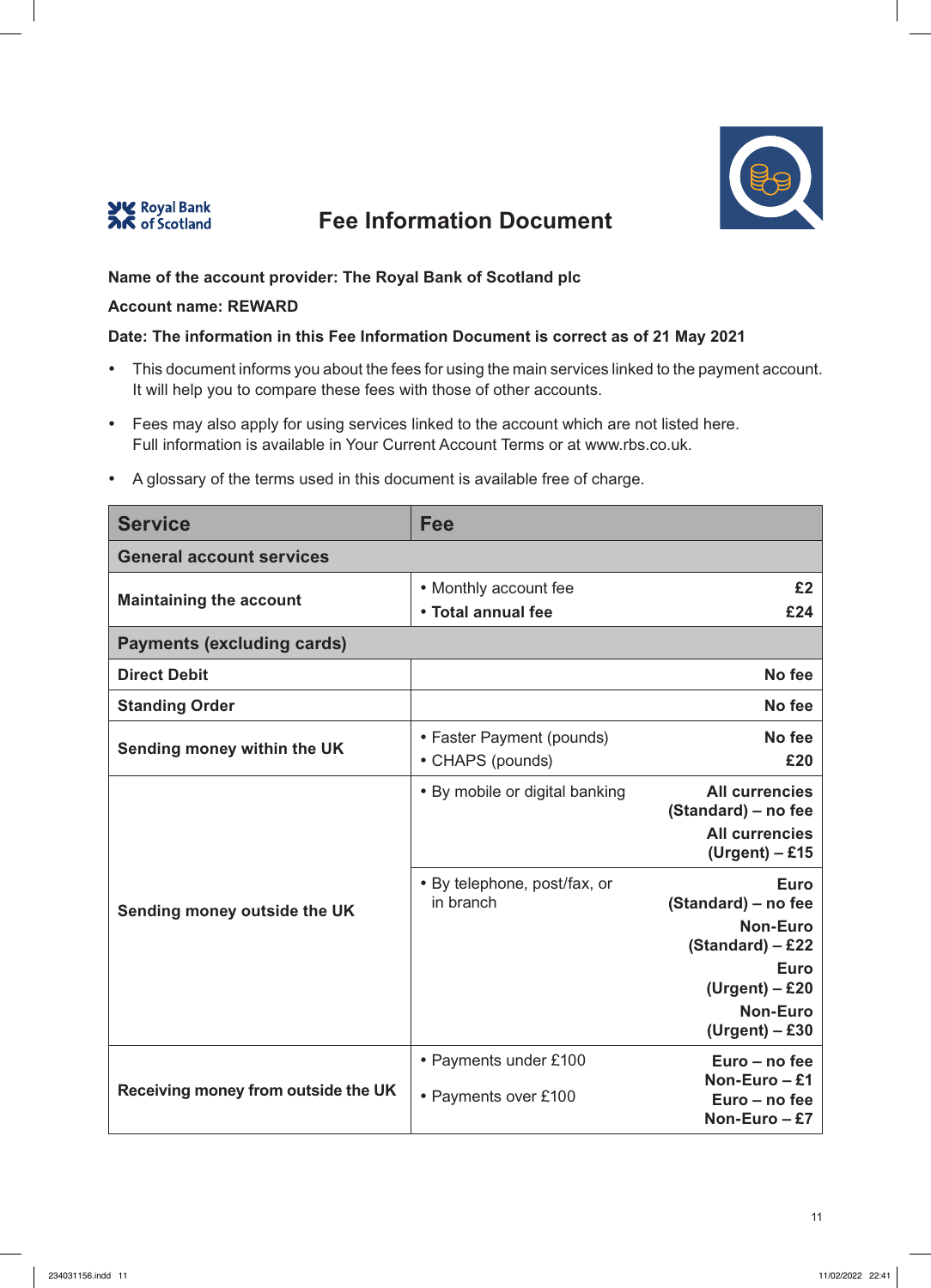| <b>Cards and cash</b>                                                                                                         |                                                                                                                                                                          |                         |
|-------------------------------------------------------------------------------------------------------------------------------|--------------------------------------------------------------------------------------------------------------------------------------------------------------------------|-------------------------|
| Cash withdrawal in pounds in the UK                                                                                           |                                                                                                                                                                          | No fee                  |
| Cash withdrawals in foreign currency<br>outside the UK                                                                        | • Non-Sterling Transaction Fee                                                                                                                                           | 2.75% of<br>withdrawal  |
| Debit card payment in pounds                                                                                                  |                                                                                                                                                                          | No fee                  |
| Debit card payment in a foreign<br>currency                                                                                   | • Non-Sterling Transaction Fee                                                                                                                                           | 2.75% of<br>transaction |
| <b>Overdrafts and related services</b>                                                                                        |                                                                                                                                                                          |                         |
| <b>Arranged overdraft</b>                                                                                                     | • Arranged Overdraft Interest                                                                                                                                            | 39.49% EAR              |
| <b>Unarranged overdraft</b>                                                                                                   | • Unarranged Overdraft Interest                                                                                                                                          | 39.49% EAR*             |
|                                                                                                                               | (Maximum charge of £17.25 per<br>charging period)                                                                                                                        |                         |
|                                                                                                                               | • Unpaid Transaction Fee                                                                                                                                                 | £2.15 $*$               |
| Refusing a payment due to lack of<br>funds                                                                                    | Charged if you instruct a<br>payment that would create an<br>unarranged overdraft and we<br>decide not to make the payment<br>(1 fee per charging period<br>$(E2.15)$ ). |                         |
| Allowing a payment despite lack of<br>funds                                                                                   |                                                                                                                                                                          | No fee                  |
| *We won't charge you more than £19.40 in a monthly charging period for an unarranged overdraft or<br>any unpaid transactions. |                                                                                                                                                                          |                         |
| <b>Other services</b>                                                                                                         |                                                                                                                                                                          |                         |
| <b>Cancelling a cheque</b>                                                                                                    |                                                                                                                                                                          | No fee                  |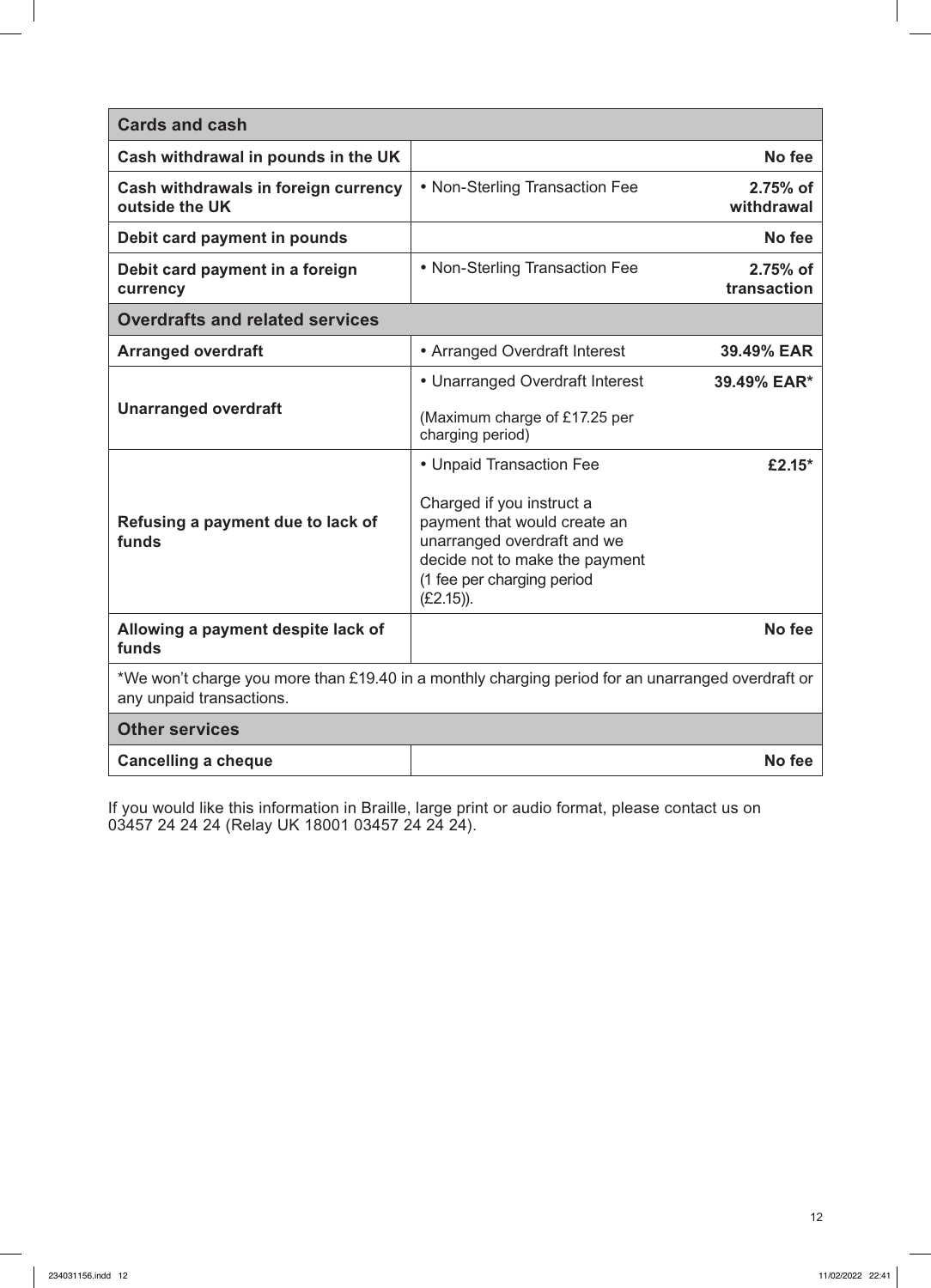



## **Name of the account provider: The Royal Bank of Scotland plc**

### **Account name: REWARD SILVER**

### **Date: The information in this Fee Information Document is correct as of 21 May 2021**

- This document informs you about the fees for using the main services linked to the payment account. It will help you to compare these fees with those of other accounts.
- Fees may also apply for using services linked to the account which are not listed here. Full information is available in Your Current Account Terms or at www.rbs.co.uk.

| <b>Service</b>                      | <b>Fee</b>                                    |                                                                                                                                                       |
|-------------------------------------|-----------------------------------------------|-------------------------------------------------------------------------------------------------------------------------------------------------------|
| <b>General account services</b>     |                                               |                                                                                                                                                       |
| <b>Maintaining the account</b>      | • Monthly account fee<br>• Total annual fee   | £10<br>£120                                                                                                                                           |
| <b>Payments (excluding cards)</b>   |                                               |                                                                                                                                                       |
| <b>Direct Debit</b>                 |                                               | No fee                                                                                                                                                |
| <b>Standing Order</b>               |                                               | No fee                                                                                                                                                |
| Sending money within the UK         | • Faster Payment (pounds)<br>• CHAPS (pounds) | No fee<br>£20                                                                                                                                         |
| Sending money outside the UK        | • By mobile or digital banking                | <b>All currencies</b><br>(Standard) - no fee<br><b>All currencies</b><br>$(Urgent) - £15$                                                             |
|                                     | • By telephone, post/fax, or<br>in branch     | <b>Euro</b><br>(Standard) - no fee<br><b>Non-Euro</b><br>$(Standard) - £22$<br><b>Euro</b><br>$(Urgent) - £20$<br><b>Non-Euro</b><br>$(Urgent) - £30$ |
| Receiving money from outside the UK | • Payments under £100<br>• Payments over £100 | Euro - no fee<br>Non-Euro $-$ £1<br>Euro - no fee<br>Non-Euro $-E$ 7                                                                                  |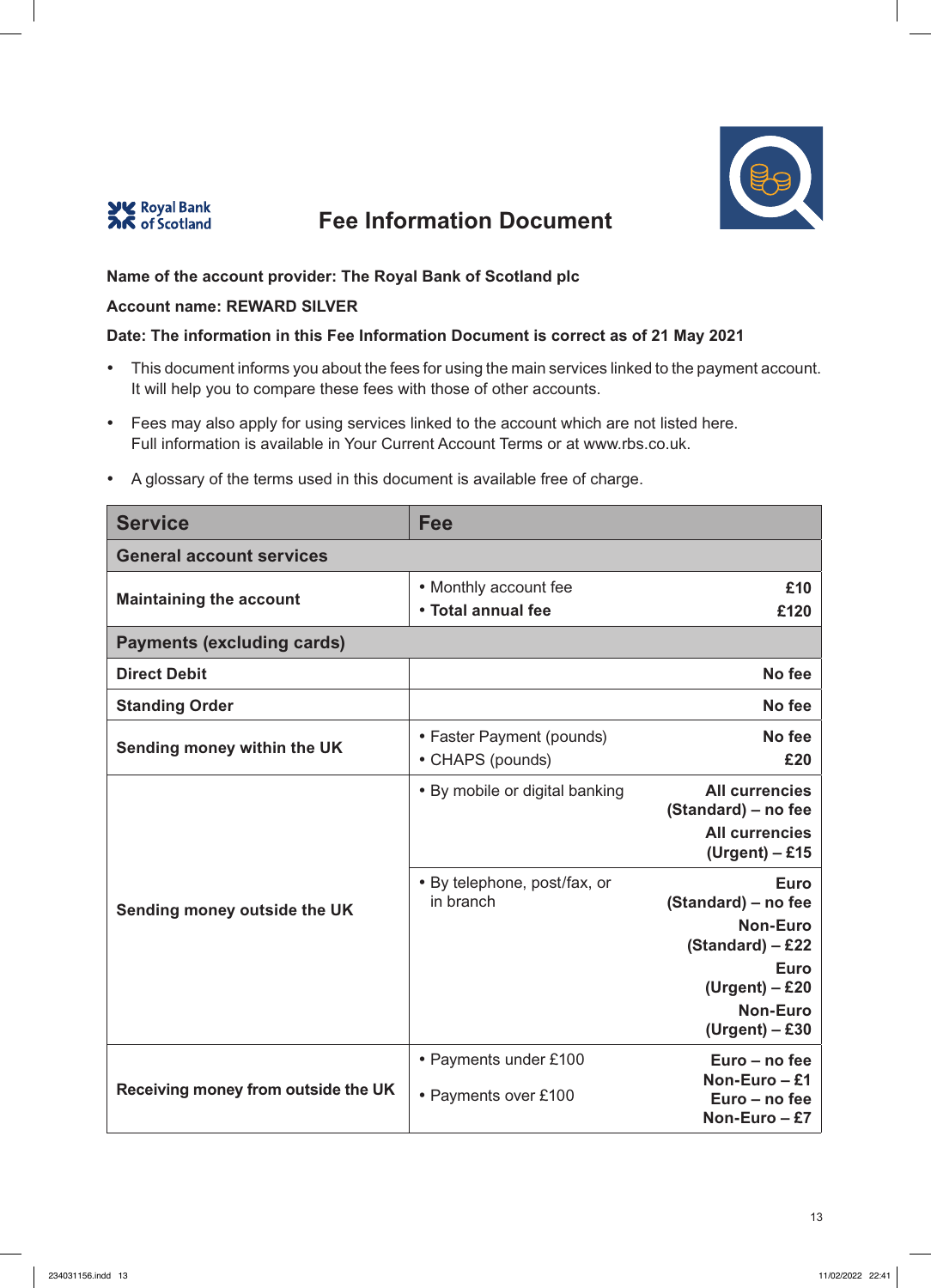| <b>Cards and cash</b>                                                                                                                                              |                          |  |
|--------------------------------------------------------------------------------------------------------------------------------------------------------------------|--------------------------|--|
|                                                                                                                                                                    | No fee                   |  |
| • Non-Sterling Transaction Fee                                                                                                                                     | $2.75%$ of<br>withdrawal |  |
|                                                                                                                                                                    | No fee                   |  |
|                                                                                                                                                                    | No fee                   |  |
| <b>Overdrafts and related services</b>                                                                                                                             |                          |  |
| • Arranged Overdraft Interest                                                                                                                                      | 39.49% EAR               |  |
| • Unarranged Overdraft Interest                                                                                                                                    | 39.49% EAR*              |  |
| (Maximum charge of £17.25 per<br>charging period)                                                                                                                  |                          |  |
| • Unpaid Transaction Fee                                                                                                                                           | £2.15 $*$                |  |
| Charged if you instruct a payment<br>that would create an unarranged<br>overdraft and we decide not to<br>make the payment (1 fee per<br>charging period (£2.15)). |                          |  |
|                                                                                                                                                                    | No fee                   |  |
| *We won't charge you more than £19.40 in a monthly charging period for an unarranged overdraft or<br>any unpaid transactions.                                      |                          |  |
| <b>Other services</b>                                                                                                                                              |                          |  |
|                                                                                                                                                                    | No fee                   |  |
|                                                                                                                                                                    |                          |  |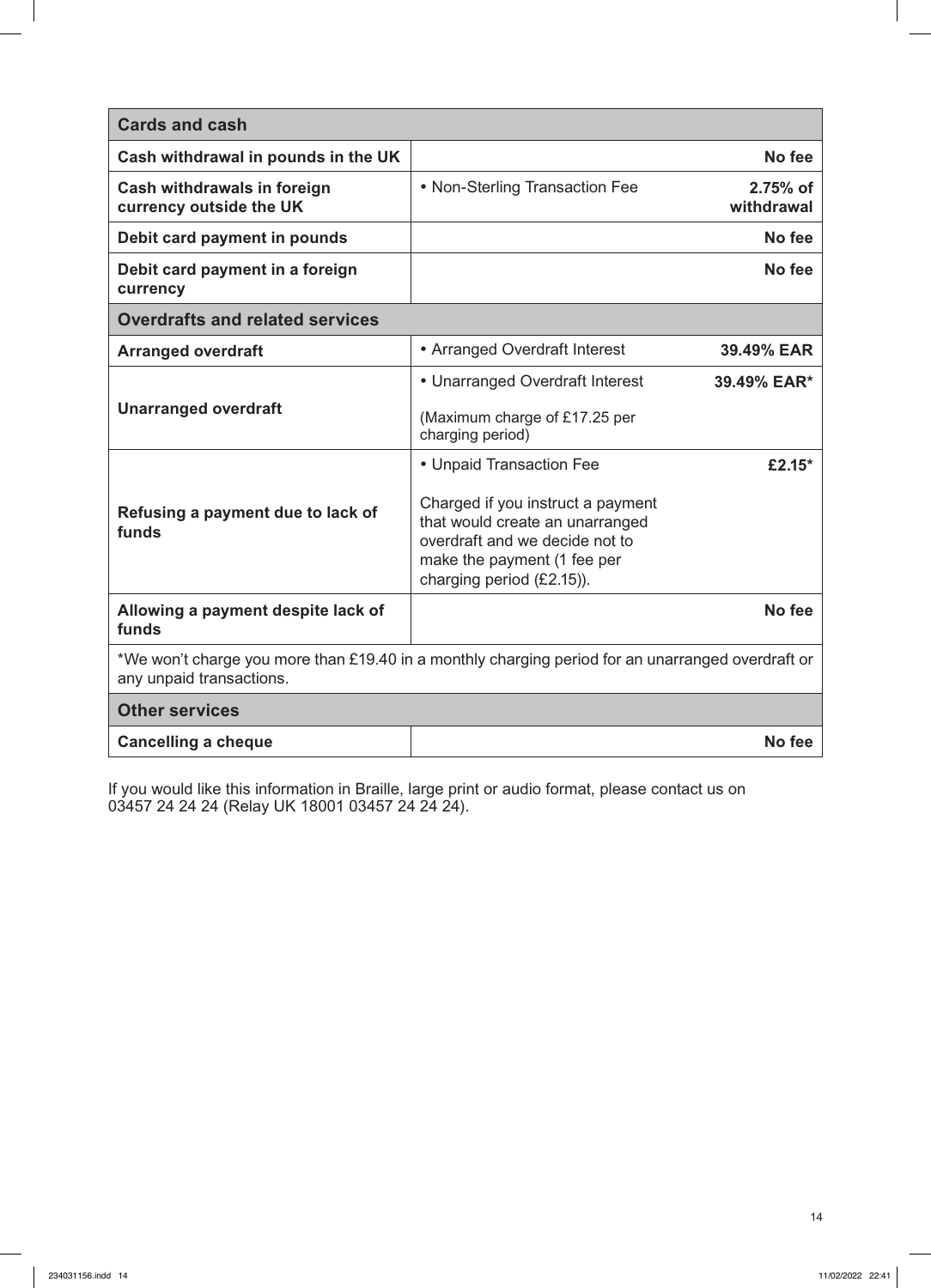



## **Name of the account provider: The Royal Bank of Scotland plc**

#### **Account name: REWARD PLATINUM**

#### **Date: The information in this Fee Information Document is correct as of 21 May 2021**

- This document informs you about the fees for using the main services linked to the payment account. It will help you to compare these fees with those of other accounts.
- Fees may also apply for using services linked to the account which are not listed here. Full information is available in Your Current Account Terms or at www.rbs.co.uk.

| <b>Service</b>                      | <b>Fee</b>                                    |                                                                                                                                                       |
|-------------------------------------|-----------------------------------------------|-------------------------------------------------------------------------------------------------------------------------------------------------------|
| <b>General account services</b>     |                                               |                                                                                                                                                       |
| <b>Maintaining the account</b>      | • Monthly account fee<br>• Total annual fee   | £20<br>£240                                                                                                                                           |
| <b>Payments (excluding cards)</b>   |                                               |                                                                                                                                                       |
| <b>Direct Debit</b>                 |                                               | No fee                                                                                                                                                |
| <b>Standing Order</b>               |                                               | No fee                                                                                                                                                |
| Sending money within the UK         | • Faster Payment (pounds)<br>• CHAPS (pounds) | No fee<br>£20                                                                                                                                         |
| Sending money outside the UK        | • By mobile or digital banking                | <b>All currencies</b><br>(Standard) - no fee<br><b>All currencies</b><br>$(Urgent) - £15$                                                             |
|                                     | • By telephone, post/fax, or<br>in branch     | <b>Euro</b><br>(Standard) - no fee<br><b>Non-Euro</b><br>$(Standard) - £22$<br><b>Euro</b><br>$(Urgent) - £20$<br><b>Non-Euro</b><br>$(Urgent) - £30$ |
| Receiving money from outside the UK | • Payments under £100<br>• Payments over £100 | Euro - no fee<br>Non-Euro $-$ £1<br>Euro - no fee<br>Non-Euro $-E$ 7                                                                                  |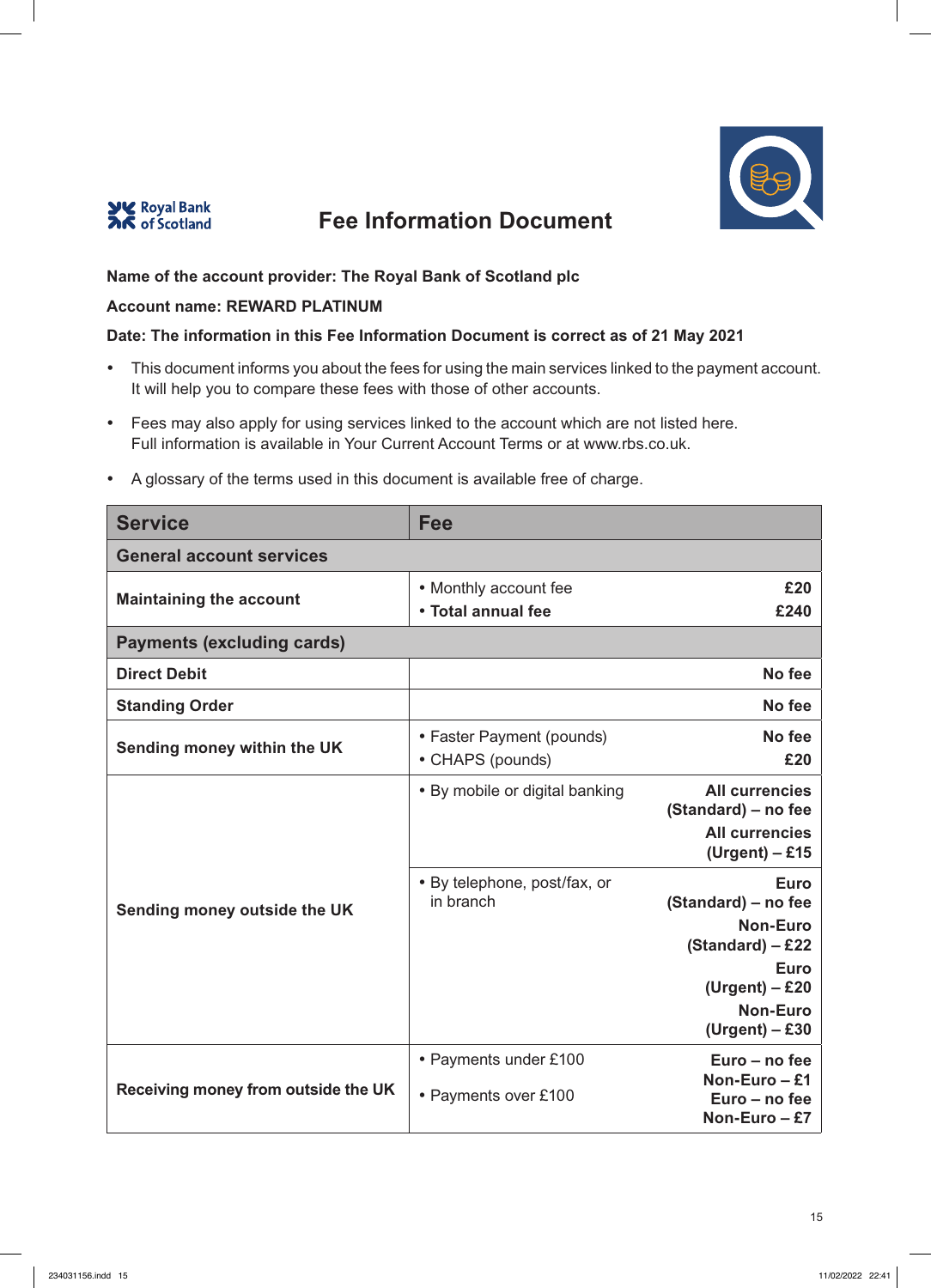| <b>Cards and cash</b>                                                                                                                                              |  |  |
|--------------------------------------------------------------------------------------------------------------------------------------------------------------------|--|--|
| No fee                                                                                                                                                             |  |  |
| • Non-Sterling Transaction Fee<br>2.75% of<br>withdrawal                                                                                                           |  |  |
| No fee                                                                                                                                                             |  |  |
| No fee                                                                                                                                                             |  |  |
| <b>Overdrafts and related services</b>                                                                                                                             |  |  |
| • Arranged Overdraft Interest<br>39.49% EAR                                                                                                                        |  |  |
| • Unarranged Overdraft Interest<br>39.49% EAR*                                                                                                                     |  |  |
| (Maximum charge of £17.25 per<br>charging period)                                                                                                                  |  |  |
| • Unpaid Transaction Fee<br>£2.15*                                                                                                                                 |  |  |
| Charged if you instruct a payment<br>that would create an unarranged<br>overdraft and we decide not to<br>make the payment (1 fee per<br>charging period (£2.15)). |  |  |
| No fee                                                                                                                                                             |  |  |
| *We won't charge you more than £19.40 in a monthly charging period for an unarranged overdraft or<br>any unpaid transactions.                                      |  |  |
| <b>Other services</b>                                                                                                                                              |  |  |
| No fee                                                                                                                                                             |  |  |
|                                                                                                                                                                    |  |  |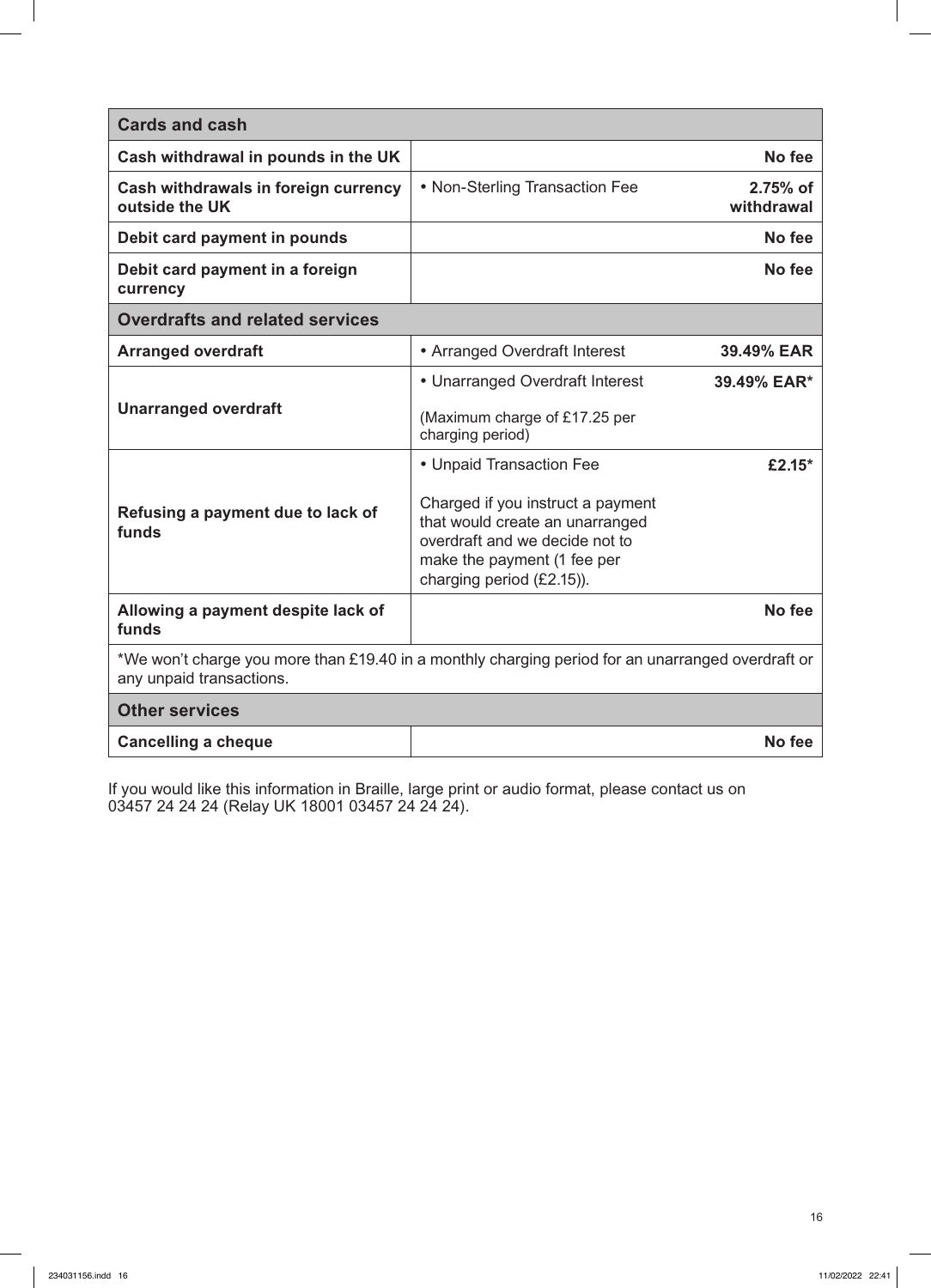



## **Name of the account provider: The Royal Bank of Scotland plc**

#### **Account name: REWARD BLACK**

### **Date: The information in this Fee Information Document is correct as of 21 May 2021**

- This document informs you about the fees for using the main services linked to the payment account. It will help you to compare these fees with those of other accounts.
- Fees may also apply for using services linked to the account which are not listed here. Full information is available in Your Current Account Terms or at www.rbs.co.uk

| <b>Service</b>                      | Fee                            |                                              |
|-------------------------------------|--------------------------------|----------------------------------------------|
| <b>General account services</b>     |                                |                                              |
| <b>Maintaining the account</b>      | • Monthly account fee          | £31                                          |
|                                     | • Total annual fee             | £372                                         |
| <b>Payments (excluding cards)</b>   |                                |                                              |
| <b>Direct Debit</b>                 |                                | No fee                                       |
| <b>Standing Order</b>               |                                | No fee                                       |
| Sending money within the UK         | • Faster Payment (pounds)      | No fee                                       |
|                                     | • CHAPS (pounds)               | £20                                          |
|                                     | • By mobile or digital banking | <b>All currencies</b>                        |
|                                     |                                | (Standard) – no fee<br><b>All currencies</b> |
|                                     |                                | $(Urgent) - £15$                             |
|                                     | • By telephone, post/fax,      | <b>Euro</b>                                  |
| Sending money outside the UK        | or in branch                   | (Standard) – no fee<br><b>Non-Euro</b>       |
|                                     |                                | (Standard) - £22                             |
|                                     |                                | <b>Euro</b>                                  |
|                                     |                                | $(Urgent) - £20$<br><b>Non-Euro</b>          |
|                                     |                                | $(Urgent) - £30$                             |
| Receiving money from outside the UK | • Payments under £100          | Euro - no fee                                |
|                                     |                                | Non-Euro - £1<br>Euro - no fee               |
|                                     | • Payments over £100           | Non-Euro - £7                                |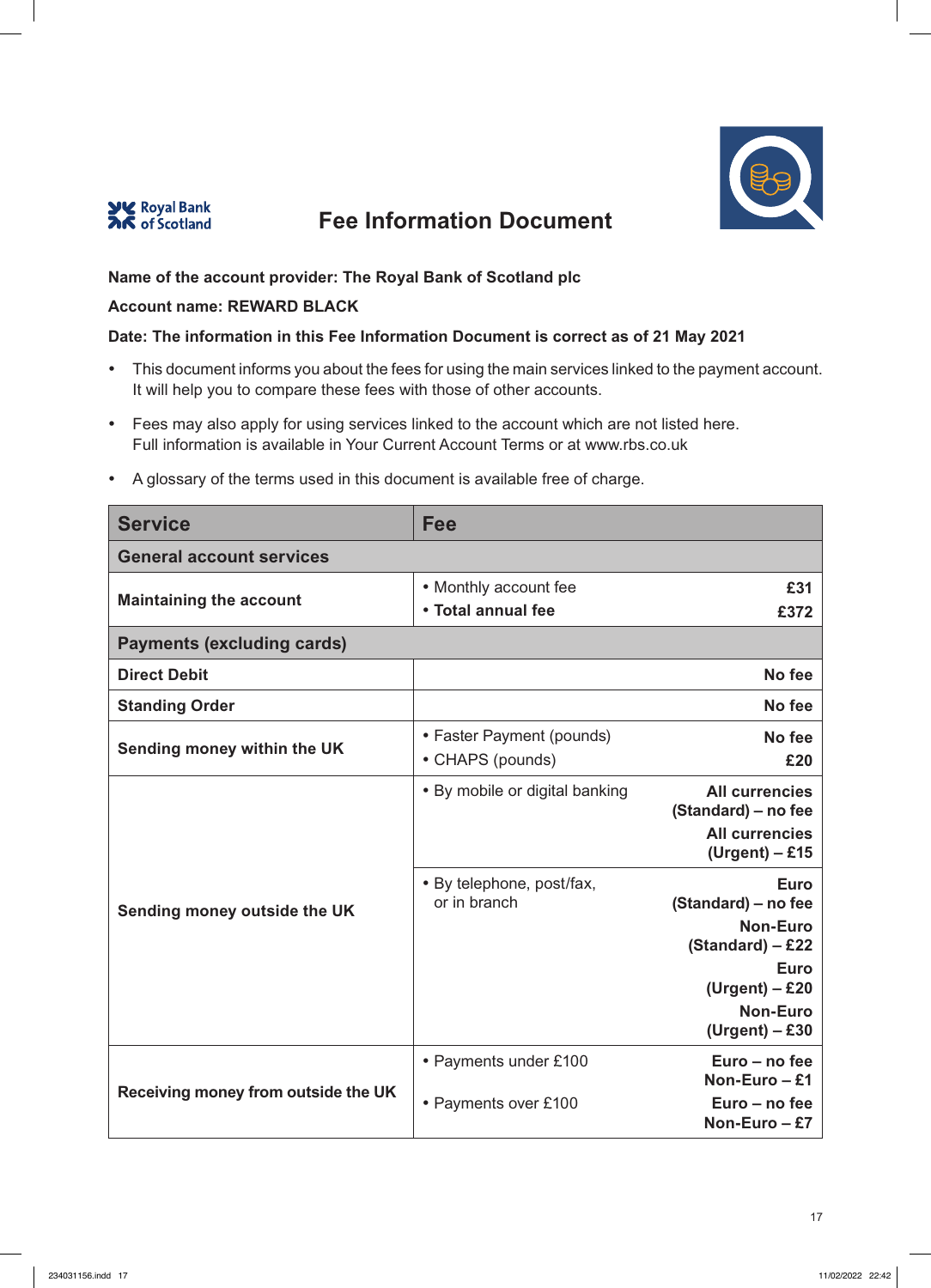| <b>Cards and cash</b>                                                                                                         |                                                                                                                                                                                                |                        |
|-------------------------------------------------------------------------------------------------------------------------------|------------------------------------------------------------------------------------------------------------------------------------------------------------------------------------------------|------------------------|
| Cash withdrawal in pounds in the UK                                                                                           |                                                                                                                                                                                                | No fee                 |
| Cash withdrawals in foreign currency<br>outside the UK                                                                        | • Non-Sterling Transaction Fee                                                                                                                                                                 | 2.75% of<br>withdrawal |
| Debit card payment in pounds                                                                                                  |                                                                                                                                                                                                | No fee                 |
| Debit card payment in a foreign<br>currency                                                                                   |                                                                                                                                                                                                | No fee                 |
| <b>Overdrafts and related services</b>                                                                                        |                                                                                                                                                                                                |                        |
| <b>Arranged overdraft</b>                                                                                                     | • Arranged Overdraft Interest                                                                                                                                                                  | 19.49% EAR             |
| <b>Unarranged overdraft</b>                                                                                                   | • Unarranged Overdraft Interest<br>(Maximum charge of £17.25 per<br>charging period).                                                                                                          | 19.49% EAR*            |
| Refusing a payment due to lack of<br>funds                                                                                    | • Unpaid Transaction Fee<br>Charged if you instruct a payment<br>that would create an unarranged<br>overdraft and we decide not to<br>make the payment (1 fee per<br>charging period (£2.15)). | £2.15 $*$              |
| Allowing a payment despite lack of<br>funds                                                                                   |                                                                                                                                                                                                | No fee                 |
| *We won't charge you more than £19.40 in a monthly charging period for an unarranged overdraft<br>or any unpaid transactions. |                                                                                                                                                                                                |                        |
| <b>Other services</b>                                                                                                         |                                                                                                                                                                                                |                        |
| <b>Cancelling a cheque</b>                                                                                                    |                                                                                                                                                                                                | No fee                 |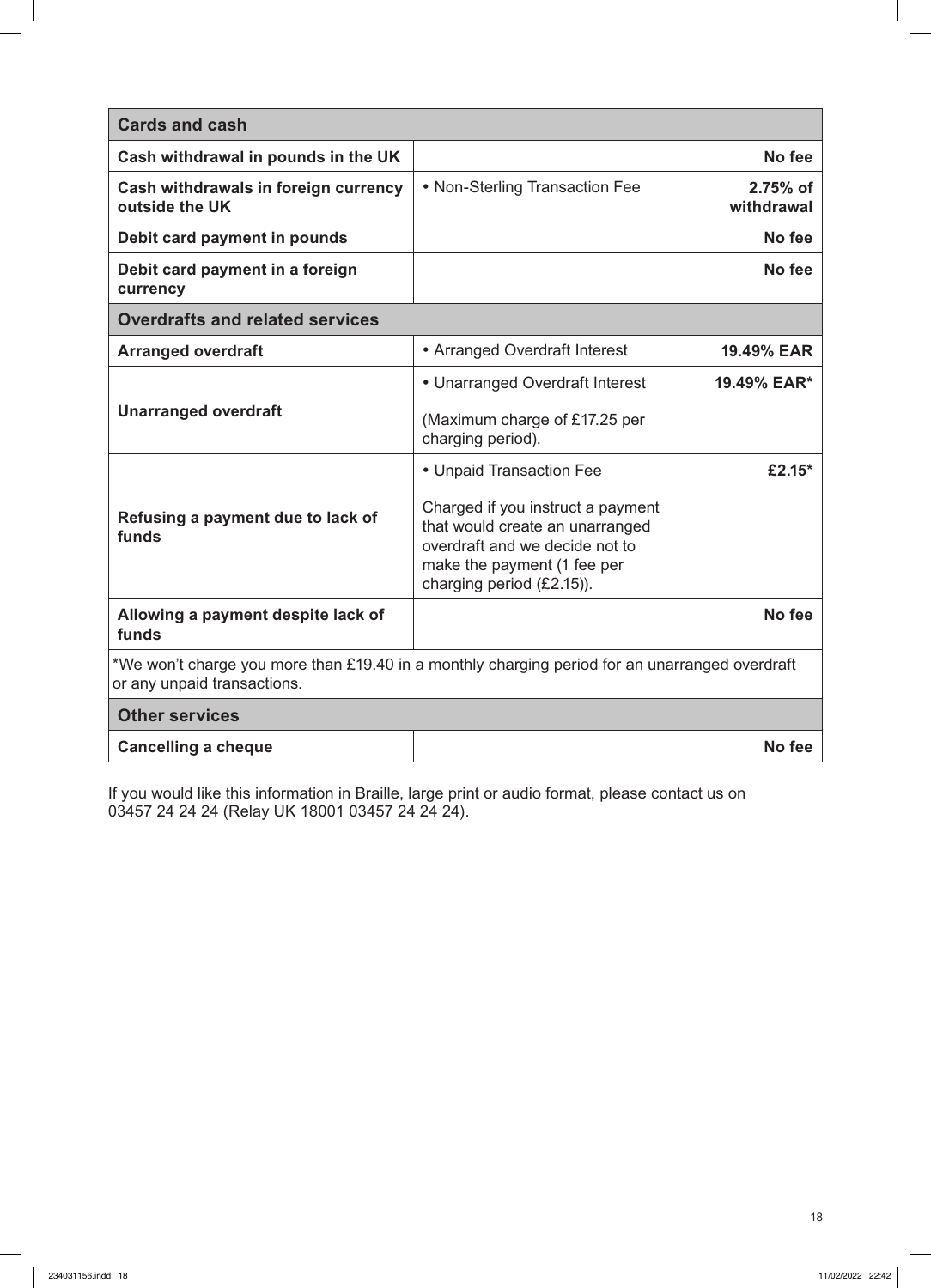



## **Name of the account provider: The Royal Bank of Scotland plc**

### **Account name: PREMIER SELECT**

#### **Date: The information in this Fee Information Document is correct as of 21 May 2021**

- This document informs you about the fees for using the main services linked to the payment account. It will help you to compare these fees with those of other accounts.
- Fees may also apply for using services linked to the account which are not listed here. Full information is available in Your Current Account Terms or at www.rbs.co.uk.

| <b>Service</b>                      | Fee                                           |                                                                                                                                                       |
|-------------------------------------|-----------------------------------------------|-------------------------------------------------------------------------------------------------------------------------------------------------------|
| <b>General account services</b>     |                                               |                                                                                                                                                       |
| <b>Maintaining the account</b>      |                                               | No fee                                                                                                                                                |
| <b>Payments (excluding cards)</b>   |                                               |                                                                                                                                                       |
| <b>Direct Debit</b>                 |                                               | No fee                                                                                                                                                |
| <b>Standing Order</b>               |                                               | No fee                                                                                                                                                |
| Sending money within the UK         | • Faster Payment (pounds)<br>• CHAPS (pounds) | No fee<br>£20                                                                                                                                         |
| Sending money outside the UK        | • By mobile or digital banking                | <b>All currencies</b><br>(Standard) - no fee<br><b>All currencies</b><br>$(Urgent) - £15$                                                             |
|                                     | • By telephone, post/fax, or<br>in branch     | <b>Euro</b><br>(Standard) – no fee<br><b>Non-Euro</b><br>$(Standard) - £22$<br><b>Euro</b><br>$(Urgent) - £20$<br><b>Non-Euro</b><br>$(Urgent) - £30$ |
| Receiving money from outside the UK | • Payments under £100<br>• Payments over £100 | Euro – no fee<br>Non-Euro $-$ £1<br>Euro - no fee<br>Non-Euro-£7                                                                                      |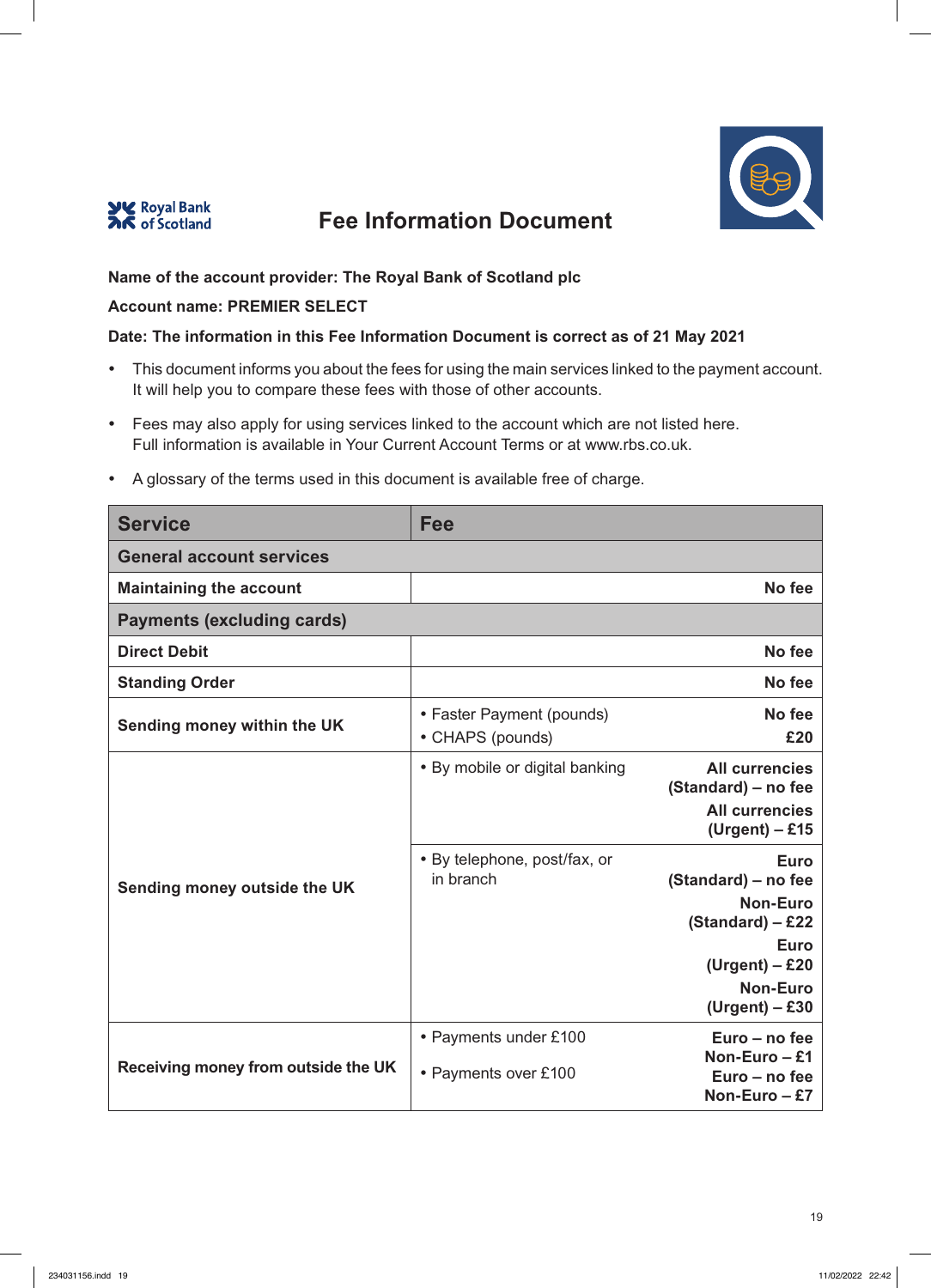| <b>Cards and cash</b>                                                                                                         |                                                                                                                                                                    |                         |
|-------------------------------------------------------------------------------------------------------------------------------|--------------------------------------------------------------------------------------------------------------------------------------------------------------------|-------------------------|
| Cash withdrawal in pounds in the UK                                                                                           |                                                                                                                                                                    | No fee                  |
| Cash withdrawals in foreign currency<br>outside the UK                                                                        | • Non-Sterling Transaction Fee                                                                                                                                     | 2.75% of<br>withdrawal  |
| Debit card payment in pounds                                                                                                  |                                                                                                                                                                    | No fee                  |
| Debit card payment in a foreign<br>currency                                                                                   | • Non-Sterling Transaction Fee                                                                                                                                     | 2.75% of<br>transaction |
| <b>Overdrafts and related services</b>                                                                                        |                                                                                                                                                                    |                         |
| <b>Arranged overdraft</b>                                                                                                     | • Arranged Overdraft Interest                                                                                                                                      | 19.49% EAR              |
| <b>Unarranged overdraft</b>                                                                                                   | • Unarranged Overdraft Interest                                                                                                                                    | 19.49% EAR*             |
|                                                                                                                               | (Maximum charge of £17.25 per<br>charging period).                                                                                                                 |                         |
|                                                                                                                               | • Unpaid Transaction Fee                                                                                                                                           | £2.15 $*$               |
| Refusing a payment due to lack of<br>funds                                                                                    | Charged if you instruct a payment<br>that would create an unarranged<br>overdraft and we decide not to<br>make the payment (1 fee per<br>charging period (£2.15)). |                         |
| Allowing a payment despite lack of<br>funds                                                                                   |                                                                                                                                                                    | No fee                  |
| *We won't charge you more than £19.40 in a monthly charging period for an unarranged overdraft<br>or any unpaid transactions. |                                                                                                                                                                    |                         |
| <b>Other services</b>                                                                                                         |                                                                                                                                                                    |                         |
| <b>Cancelling a cheque</b>                                                                                                    |                                                                                                                                                                    | No fee                  |